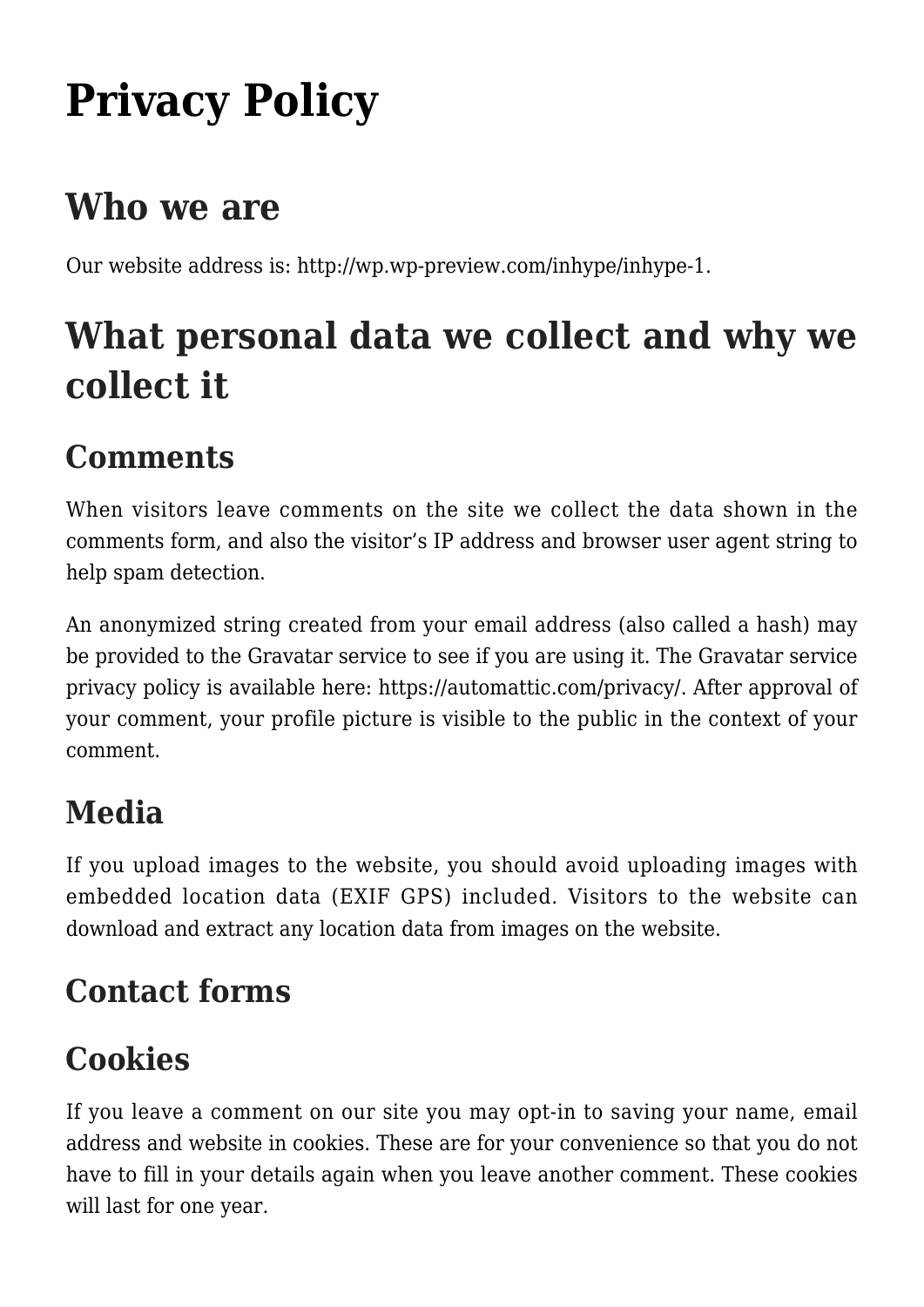If you visit our login page, we will set a temporary cookie to determine if your browser accepts cookies. This cookie contains no personal data and is discarded when you close your browser.

When you log in, we will also set up several cookies to save your login information and your screen display choices. Login cookies last for two days, and screen options cookies last for a year. If you select "Remember Me", your login will persist for two weeks. If you log out of your account, the login cookies will be removed.

If you edit or publish an article, an additional cookie will be saved in your browser. This cookie includes no personal data and simply indicates the post ID of the article you just edited. It expires after 1 day.

#### **Embedded content from other websites**

Articles on this site may include embedded content (e.g. videos, images, articles, etc.). Embedded content from other websites behaves in the exact same way as if the visitor has visited the other website.

These websites may collect data about you, use cookies, embed additional thirdparty tracking, and monitor your interaction with that embedded content, including tracking your interaction with the embedded content if you have an account and are logged in to that website.

#### **Analytics**

### **Who we share your data with**

### **How long we retain your data**

If you leave a comment, the comment and its metadata are retained indefinitely. This is so we can recognize and approve any follow-up comments automatically instead of holding them in a moderation queue.

For users that register on our website (if any), we also store the personal information they provide in their user profile. All users can see, edit, or delete